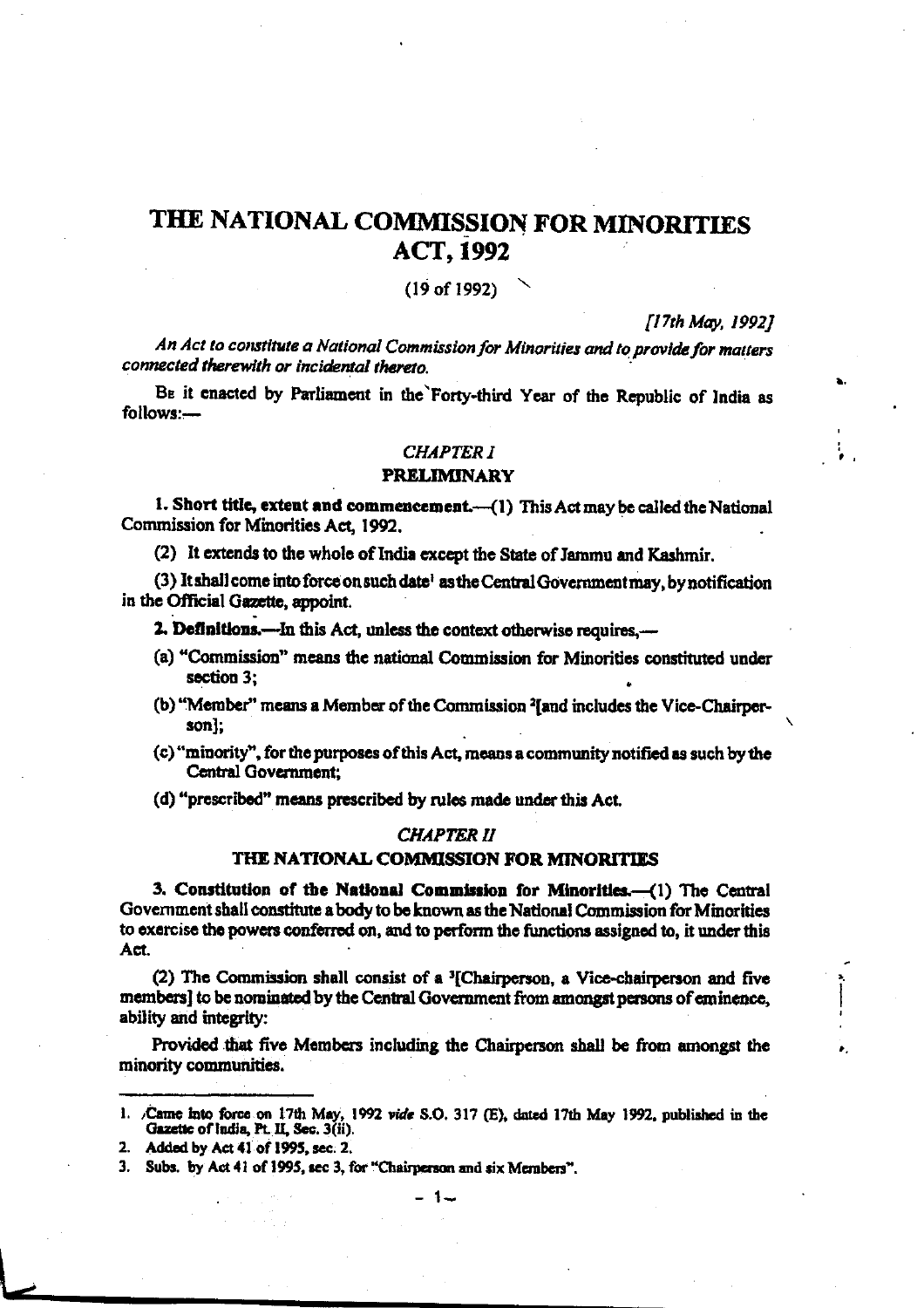**4. Term of office and conditions of service of Chairperson and Members**.-(I) The **Chairperson and every Member shall hold office for a term of three years from the date he assumes office.**

**(2) The Chairperson or a Member may, by writing under his hand addressed to the Central Government**, **resign from the office of Chairperson or as the case may be, of the Member at any time.**

**(3) The Central Government shall remove a person from the office of Chairperson or** a member referred to in sub-section (2) if that person-

- **(a) becomes an undischarged insolvent;**
- **(b) is convicted and sentenced to imprisonment for an offence which** , **in the opinion of the Central Government**, **involves moral turpitude;**
- **(c) becomes of unsound mind and stands so declared by a competent court;**
- **(d) refuses to act or becomes incapable of acting;**
- **(e) is, without obtaining leave of absence from the Commission** , **absent from three consecutive meetings of the Commission; or**
- **(f) has**, **in the opinion of the Central Government**, **so abused the position of Chairperson or Member as to render the person** '**s continuance in office detrimental to the interests of minorities or the public interest:**

**Provided that no person shall be removed under this clause until that person has been given a reasonable opportunity of being heard in the matter.**

**(4) A vacancy caused under sub-section** (**2) or otherwise shall be filled by fresh nomination.**

**(5) The salaries andallowancespayableto** , **and the othertermsandconditions of service of, the Chairperson and Members shall be such as may be prescribed.**

**5. Officers and other employees of the Commission**.--(**l) The Central Government shall provide the Commission with a Secretaryand suchother officers and employees as may** be necessary for the efficient performance of the functions of the Commission under this Act.

**(2) the salaries and allowances payable to**, **and the other terms and conditions of service of, the officers and other employees appointed for the purppse of the Commission shall be such as may be prescribed.**

**6. Salaries and allowances to be paid out of grants**.-**The salaries and allowances** salaries, allowances and pensions payable to the officers and other employee referred to in **section 5**.**shall be paid out of the grants referred to in sub-section** ( **1) of section 10. 7. Vacancies, and pensions payable to the officers and other employee referred to in**<br>on 5, shall be paid out of the grants referred to in sub-section (1) of section 10.<br>7. Vacancies, etc., not to invalidate proceedings o

**proceeding of the Commission shall be questioned or shall be invalid merely on the ground of the existence of any vacancy or defect in the Constitution of the Commission.**

**8. Procedure to be regulated by the Commission.** (1) The Commission shall, meet **as and when necessary at such time and place as the Chairperson may think fit.**

(2) The **Commission shall regulate its own procedure.**

(3) All orders **and decisions of the Commission shall be authenticated by the Secretary or any other** officer of**the Commission duly authorised by the Secretary in this behalf.**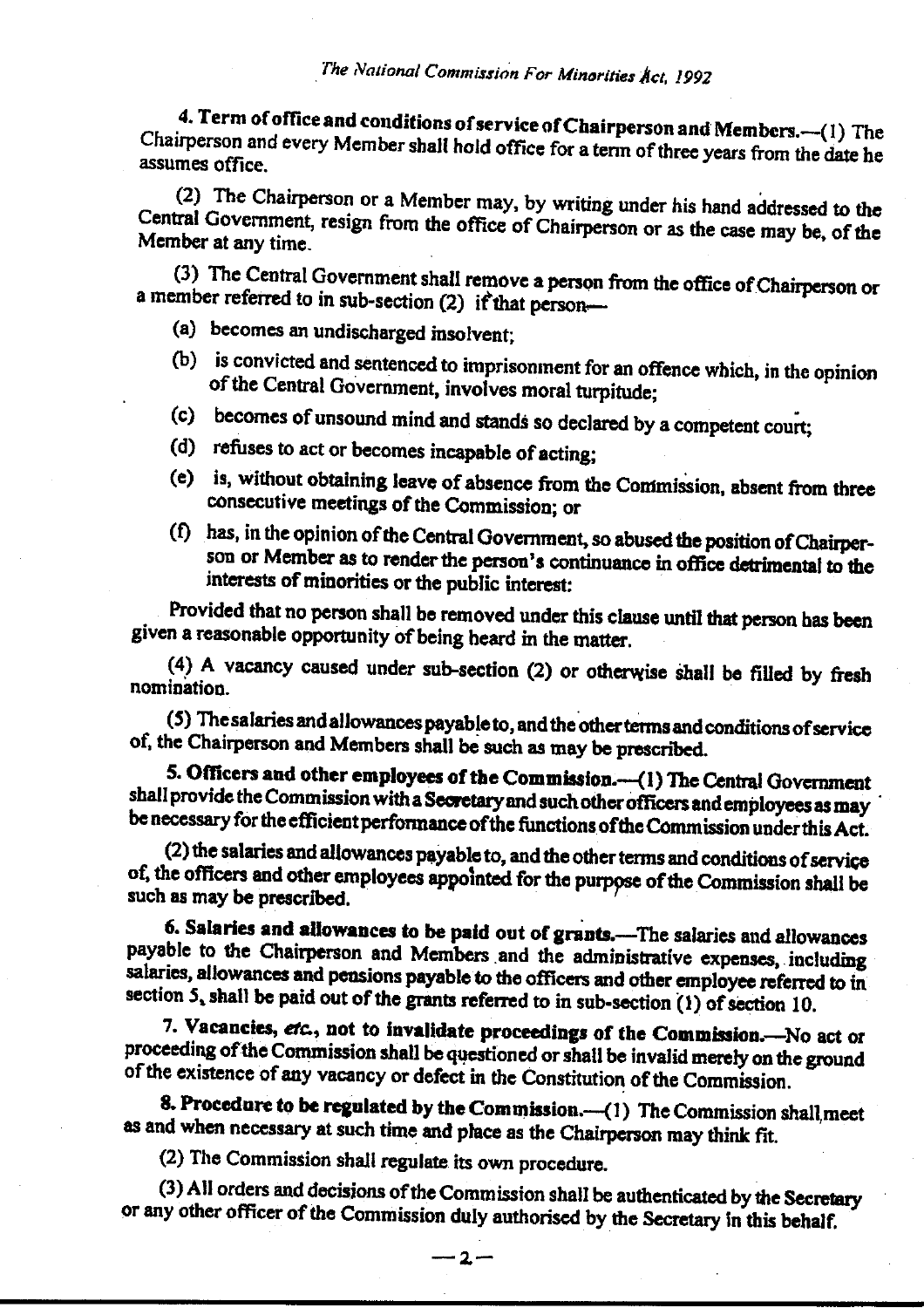# *CHAPTER III* FUNCTIONS OF THE COMMISSION

9. Functions of the Commission.--(1) The Commission shall perform all or any of the **following functions**, **namely:-**

- **(a) evaluate the progress ofthe development** of minorities under the Union **and States;**
- (b) monitor the working of Lhe safeguards provided in the Consitution **and in laws** enacted by **Parliament and the State Legislatures;**
- **(c) make recommendations** for the effective implementation of safeguards for the protection of the **interests of minorities** by the Central Government **or the State Governments;** <sup>I</sup>
- (d) look **into specific complaints regarding deprivation ofrights and safeguards of the minorities and take up such matters with the appropriate authorities;**
- **(e) cause studies to be undertaken into problems arising out of any discrimination against minorities and recommend measures for their removal;**
- (f) conduct**studies, research and analysis on the issues relating to socio**-**economic and educational development of minorities;**
- **(g) suggest appropriate measures in respect** of any minority **to be undertaken by the** Central **Government or the State Governments;**
- **(h) make periodical or special reports to the. Central Government on any matter pertaining to minorities and in particular difficulties confronted by them; and**
- (**i) any** other **matter** which **may be referred** toy it by **the Central Government.**

(2) The **Central Government shall cause the recommendations referred to in clause (c)** of sub-**section (1) to be laid before each House of Parliament along with a** memorandum **explaining the action taken or proposed to be taken on the recommendations relating to the** Union **and the reasons** for the **non-acceptance**, if any, of any of such **recommendations.**

(3) Where any **recommendation referred to in clause** (**c) of sub**-**section** ( **1) or any part** thereof with which **any State Government is concerned**, **the Commission shall forward a** copy **of such recommendation or part to such State Government who shall cause itto be laid** before the **Legislature of the State along with a memorandum explaining the action taken or** proposed **to be taken on the recommendations relating to the State and the reasons for the non-acceptance**. if any, of any of **such recommendation or part.**

(4) The **Commission shall, while performing** any of the **functions mentioned in subclauses** (**a), (b) and (d**) **of sub**-**section** ( **1), have all the powers of a civil court trying a suit and in particular, in respect of the following matters**, **namely:-**

- **(a) summoning and enforcing the attendance of any person from any part of India and examining him** on oath;
- (b) requiring the discovery **and production** of any **document;**
- **(c) receiving evidence on affidavits;**
- **(d) requisitioning any public record or** copy **thereof from any court or office;**
- **(e) issuing commissions for the examination of witnesses and documents; and**
- (f) any other **matter may be prescribed.**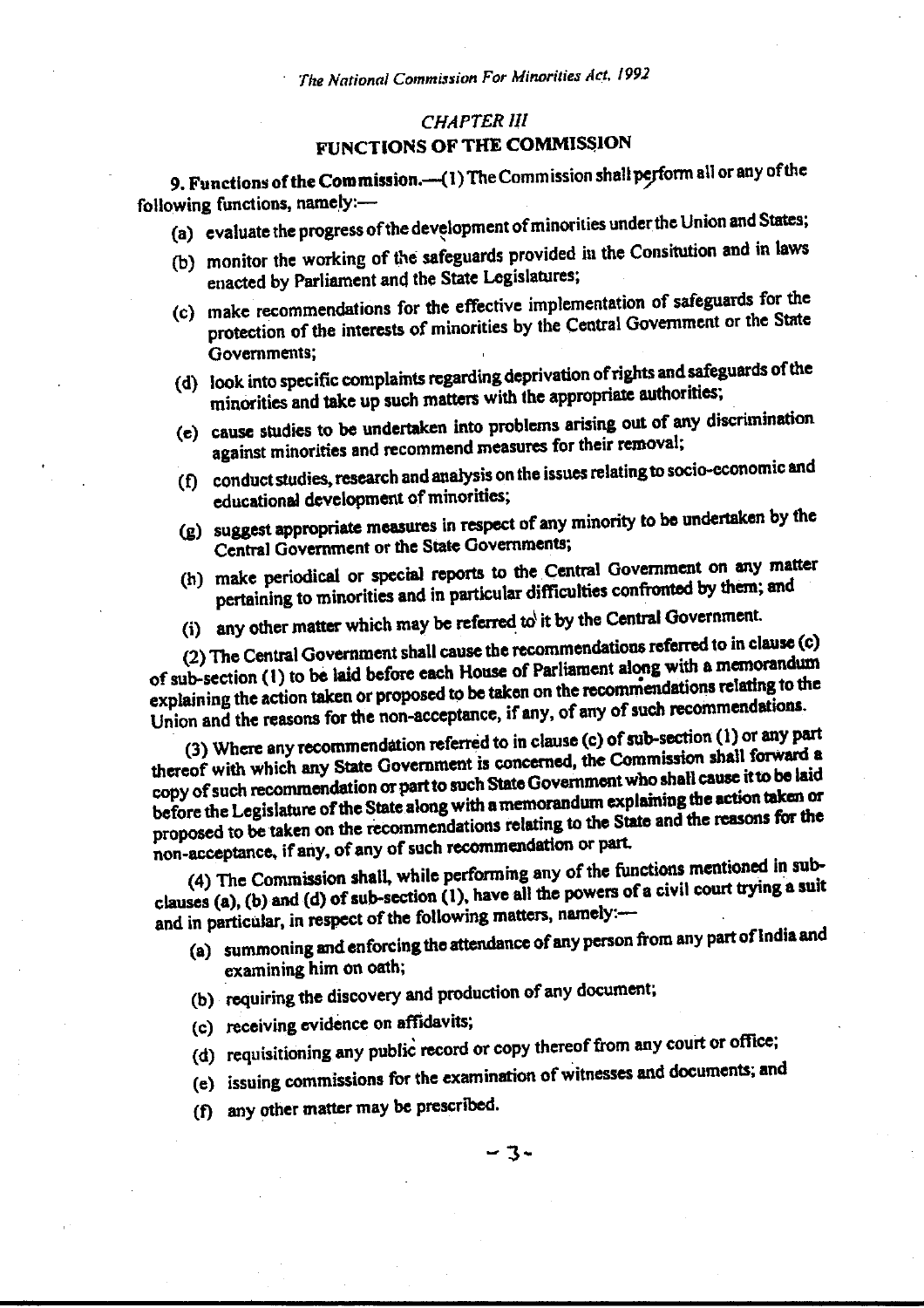# *The National Commission For Minorities Act, 1992*

# *CHAPTER IV*

FINANCE, ACCOUNTS AND AUDIT<br>10. Grants by the Central Government.—(1) The Central Government shall, after **10. Grants by the Central Government**.-{**l) The Central Government shall, after due appropriation made by Parliament by law in this** behalf**, pay to the** Commission by way **of grants such sums of money as the Central Governmentmaythink fit for being utilised for the purposes** of this Act.

**(2) The Commission may spend such sums as it thinks fit for performing the functions under this Act, and such sums shall be treated as expenditure payable out of the grants referred to in sub**-**section (1).**

11. Accounts and audit.--(1) The Commission shall maintain proper accounts and **other relevant records and prepare an annual statement of accounts in such form as may be** prescribed by the Central Government in consultation with the Comptroller and Auditor-

**(2) The Accounts ofthe Commission shal**<sup>l</sup> **be audited by the COMPtrollerand Auditor- General at such intervals as may be specified by him and any expenditure incurred in** connection with such audit shall be payable by the Commission to the Comptroller and

**(3) The Comptroller and Auditor**-**General and any person appointed by him in connection with the audit of the accounts of the Commission under this Act shall have the** and Auditor-General generally has in connection with the audit of Government accounts and, in particular, shall have the right to demand the production of books, accounts<br>
connected vouchers and other documents and nanomal the production of books, accounts, connected vouchers and other documents and papers and to inspect any of the offices of the

12. Annual report.-The Commission shall prepare, in such form at such time, for each financial year, as may be prescribed, its annual report, giving a full account of its activities during the previous financial year and forward a copy thereof to the Central

13. Annual report and audit report to be laid before Parliament.--The Central Government shall cause the annual report together with a memorandum of action taken on the recommendations contained therein, in so far as they and the reasons for the non-acceptance, if any, of any of such recommendations and the audit report to be laid as soon as may be after the reports are received, before each House of

#### CHAPTER V

## **MISCELLANEOUS**

**14. Chairperson**, **Members and Starr of the Commission to be public servants.- The Chairperson, Members and employees of the Commission shall be deemed to be public servants within the meaning of section 21 of the Indian Penal Code** (**45 of 1860).**